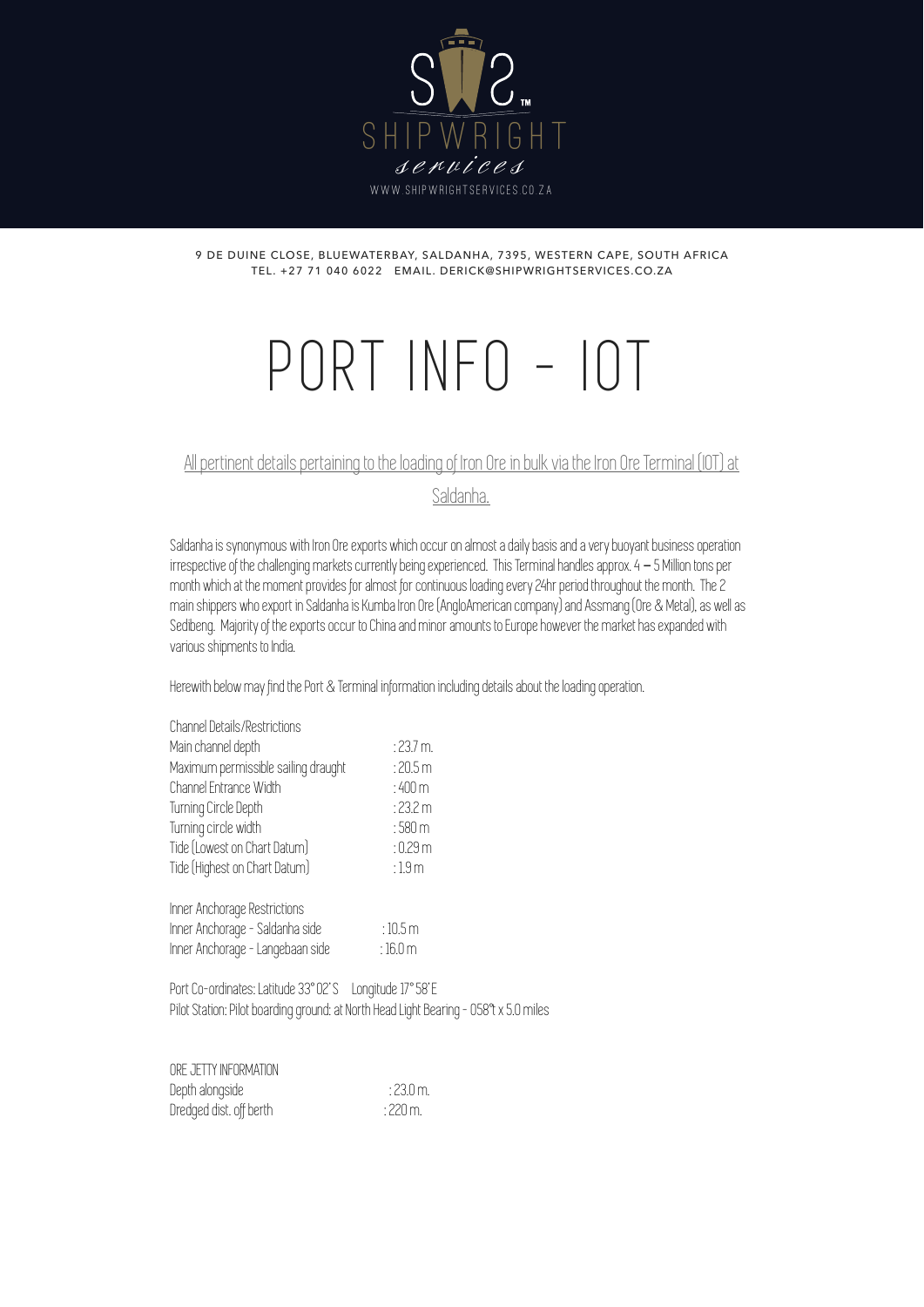Max. Air draft : 20.0 m. Height of jetty<br>
Length of ore jetty<br>
: 630 m Length of ore jetty : 630 m Largest vessel handled : 322 197 DWT Tidal range at spring tides = 2.0 m.

There is 1.5 m between M.L.W.S. and M.H.W.S. All navigational and other charts refer to Chart Datum, which is M.L.W.S. minus 0.26 m.

### MAXIMUM PERMITTED DRAFTS

| Docking | $: 20.5 \text{ m}$ (over 19.5 m tidal.)                            |
|---------|--------------------------------------------------------------------|
| Sailing | : 21.5 m (over 20.5 m tidal, subject to Harbour Master's approval) |

### Vessel Requirements

- · All vessels must be classed under IACS (International Association Of Classifications Societies)
- · Must be gearless
- · vessels with mast poles are permitted subject to TPT discretion, full details required minimum 24hrs

· minimum uplift(shipment) tonnage for loading at the Iron Ore terminal is 80KT (+/-10%) hence the absolute minimum which may be loaded is 72KT. If a tonnage below the minimum amount mentioned is due to be fixed it is suggested to obtain firm from Shippers in advance for their acceptance of it.

- · minimum 3 star rightship approval required
- · de-ballasting capability to handle 8000 / 15000 Mt/Hr load rates (Single/Dual Loading)
- · Vessels with Mast Poles are generally not accepted by the Terminal for loading due to complications it present during the loading operation - prior approval and acceptance is required to be obtained before fixing.

# Vessel Age & Inspections

- Max 20 year old vessels
- All vessels between 15 20 years: inspection once a year on first arrival
- · Inspections to be done at the I/A as far possible

# Notice Requirements

On sailing from last port, and also 21, 15, 10, 7, 4, 3, 2, 1 and 12 hours prior to arrival

NOR Tendering & Waiting Areas

· No anchoring at the Port's O/A is permitted due to conditions being unsafe and not suitable area available for it. If the load berth is not available upon arrival vessels may either use the Inner Anchorage or alternatively steam to St. Helena Bay which is approx. 6 hours steaming from Saldanha Bay or anchor at Cape Town anchorage or lastly if only for a few hours drift.

· If vessel berth upon arrival; NOR to be tendered upon arrival 12 miles and then shippers Receive/Accept it upon crossing the arrival line into port.

If vessels will wait at St. Helena Bay approaching from the South ex Cape Town direction then NOR to be tendered upon arrival 12 miles and then shippers Receive/Accept it for "arrival 12 miles + 1.5hrs".

If vessels will wait at St. Helena Bay approaching from the North ex Walvis Bay direction then NOR to be tendered upon dropping anchor at St. Helena Bay and then shippers shall Receive/Accept it for "dropping anchor time + 6hrs".

· If vessels will wait at Cape Town anchorage approaching from the South then NOR to be tendered upon dropping anchor at Cape Town anchorage and then shippers Receive/Accept for "dropping anchor time + 7.5hrs.